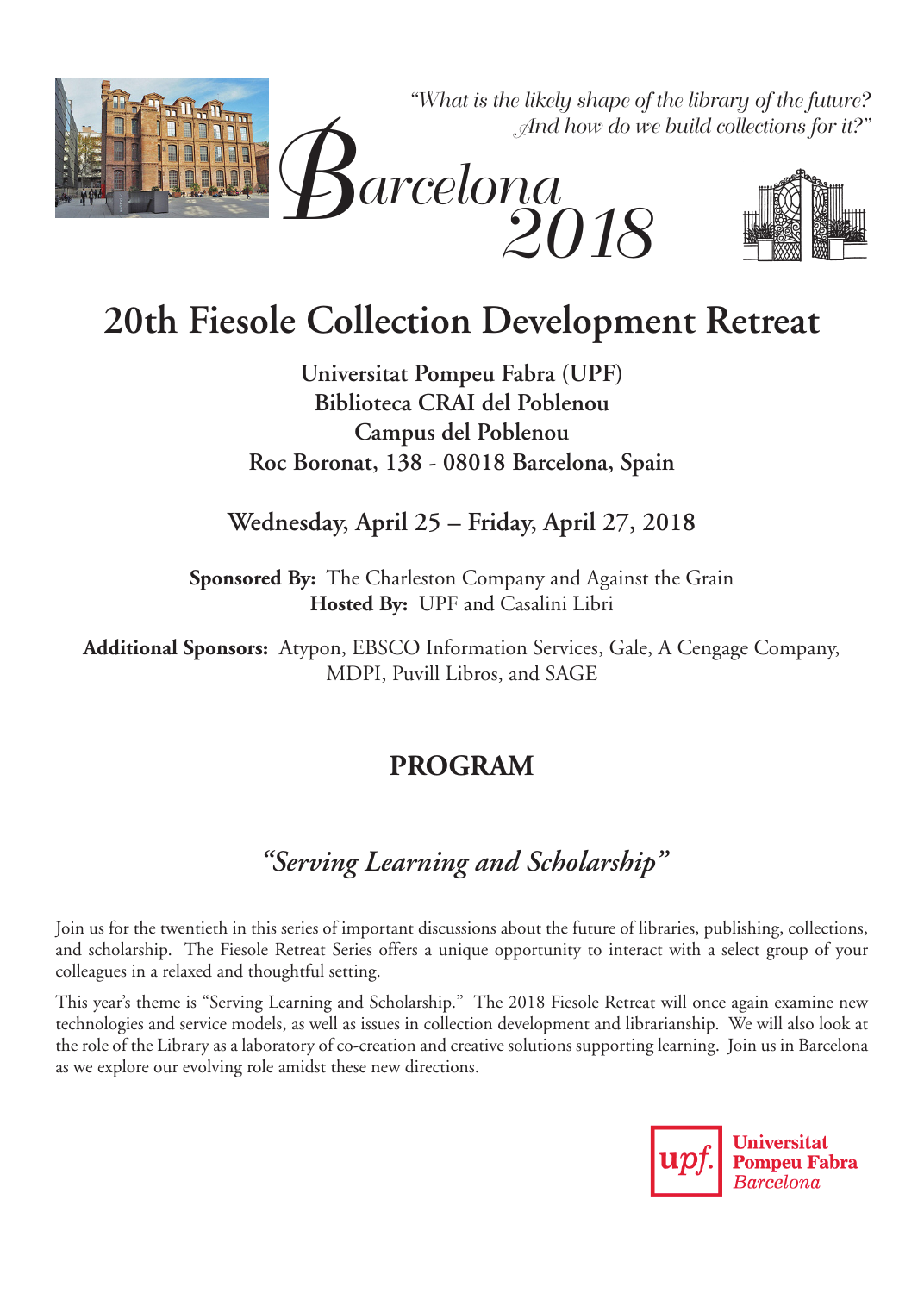*All sessions to be held at Campus del Poblenou (http://www.upf.edu/en).*

| $11:00$ a.m. $-1:00$ p.m.                       | <b>Optional Event</b><br>Tours of Poblenou Library and Can Framis (Museum).                                                                                                                                                                                                                                                                                                                                                                                                                                                                                                                                                                                                                                                                                                                                                                                                                                                                                                                                                                                                                                                                                                                                                                                                                                                                                                                                                                                                                                                                                                                                                                     |
|-------------------------------------------------|-------------------------------------------------------------------------------------------------------------------------------------------------------------------------------------------------------------------------------------------------------------------------------------------------------------------------------------------------------------------------------------------------------------------------------------------------------------------------------------------------------------------------------------------------------------------------------------------------------------------------------------------------------------------------------------------------------------------------------------------------------------------------------------------------------------------------------------------------------------------------------------------------------------------------------------------------------------------------------------------------------------------------------------------------------------------------------------------------------------------------------------------------------------------------------------------------------------------------------------------------------------------------------------------------------------------------------------------------------------------------------------------------------------------------------------------------------------------------------------------------------------------------------------------------------------------------------------------------------------------------------------------------|
| 1:00 p.m. $-2:00$ p.m.                          | <b>Buffet Lunch</b> (Sponsored by Puvill Libros)                                                                                                                                                                                                                                                                                                                                                                                                                                                                                                                                                                                                                                                                                                                                                                                                                                                                                                                                                                                                                                                                                                                                                                                                                                                                                                                                                                                                                                                                                                                                                                                                |
| $2:00 \text{ p.m.} - 6:00 \text{ p.m.}$         | <u><b>Preconference: Digital Humanities and Digital Scholarship</b></u>                                                                                                                                                                                                                                                                                                                                                                                                                                                                                                                                                                                                                                                                                                                                                                                                                                                                                                                                                                                                                                                                                                                                                                                                                                                                                                                                                                                                                                                                                                                                                                         |
| $4:00 - 4:30 p.m.$ Break<br>(Sponsored by MDPI) | Why are Digital Humanities so important, that we take up the theme for the<br>preconference? Why are Digital Humanities so relevant for our culture, our research<br>and our societies? We are living in a world, which is heavily influenced by the so- called<br>hard sciences like chemistry, engineering, informatics, medicine, physics etc. There are<br>no doubts that these disciplines are necessary to solve the world's biggest challenges and<br>problems of environment, health, nurture and welfare. Academic Libraries support these<br>research activities by licensing databases, E-books and E-journals on the one hand and<br>by their efforts concerning open science, open access and open data on the other hand.<br>Open science concerns the humanities as well as the social sciences and the huge masses<br>of cultural heritage items including all the cultural heritage institutions themselves. In<br>a world of an increasing disorientation and uncertainty of facts, cultural identities and<br>"true and untrue" libraries, archives and museums are in the situation to foster and to<br>support an open culture of education and research. Digital humanities' mission is aiming<br>at corresponding goals. We need access to their cultural heritage and their traditions to<br>understand the world of today and of the future. The many materials of our traditions<br>have to be shared with the public and the many communities by appropriate technical<br>means. At the same digital skills are more and more needed. Digital scholarship requires<br>new competencies and support by the libraries. |
|                                                 | Convener: Prof. Dr. Andreas Degkwitz (Library of the Humboldt University, Berlin)                                                                                                                                                                                                                                                                                                                                                                                                                                                                                                                                                                                                                                                                                                                                                                                                                                                                                                                                                                                                                                                                                                                                                                                                                                                                                                                                                                                                                                                                                                                                                               |
|                                                 | Marian Lefferts (CERL) — "The Consortium of European Research Libraries (CERL) -<br>Europe's Cultural Heritage in Print and Manuscript Supporting Digital Humanities"                                                                                                                                                                                                                                                                                                                                                                                                                                                                                                                                                                                                                                                                                                                                                                                                                                                                                                                                                                                                                                                                                                                                                                                                                                                                                                                                                                                                                                                                           |
|                                                 | Peter Foster (GALE) — "How GALE is Supporting Digital Humanities, Some Case<br>Studies"                                                                                                                                                                                                                                                                                                                                                                                                                                                                                                                                                                                                                                                                                                                                                                                                                                                                                                                                                                                                                                                                                                                                                                                                                                                                                                                                                                                                                                                                                                                                                         |
|                                                 | Laurent Romary (INRIA - DARIAH) — "Fine Tuning the Interface between Research<br>and Libraries: The Data Re-use Charter"                                                                                                                                                                                                                                                                                                                                                                                                                                                                                                                                                                                                                                                                                                                                                                                                                                                                                                                                                                                                                                                                                                                                                                                                                                                                                                                                                                                                                                                                                                                        |
|                                                 | Núria Bel (University Pompeu Fabra – Barcelona) — "Natural Language Processing for<br>Digital Humanities"                                                                                                                                                                                                                                                                                                                                                                                                                                                                                                                                                                                                                                                                                                                                                                                                                                                                                                                                                                                                                                                                                                                                                                                                                                                                                                                                                                                                                                                                                                                                       |
|                                                 | Susanne Dalsgaard Krag (University of Aarhus) — "Open Science and Digital<br>Scholarship - Libraries' Role and Staff Skills Required"                                                                                                                                                                                                                                                                                                                                                                                                                                                                                                                                                                                                                                                                                                                                                                                                                                                                                                                                                                                                                                                                                                                                                                                                                                                                                                                                                                                                                                                                                                           |
|                                                 | Lluís Anglada (Consortium of University Services of Catalonia) and Angel Borrego<br>(University of Barcelona) — "Developing Digital Scholarship in Spanish Libraries"                                                                                                                                                                                                                                                                                                                                                                                                                                                                                                                                                                                                                                                                                                                                                                                                                                                                                                                                                                                                                                                                                                                                                                                                                                                                                                                                                                                                                                                                           |
|                                                 | Julien Roche (University of Science and Technology - Lille) — "Towards a Copyright<br>Exception of Text and Data Mining for Public Research in Europe"                                                                                                                                                                                                                                                                                                                                                                                                                                                                                                                                                                                                                                                                                                                                                                                                                                                                                                                                                                                                                                                                                                                                                                                                                                                                                                                                                                                                                                                                                          |
| 6:00 p.m. $- 7:00$ p.m.                         | <b>Opening Reception for Main Conference</b>                                                                                                                                                                                                                                                                                                                                                                                                                                                                                                                                                                                                                                                                                                                                                                                                                                                                                                                                                                                                                                                                                                                                                                                                                                                                                                                                                                                                                                                                                                                                                                                                    |
|                                                 | Location: Courtyard of the Campus del Poblenou                                                                                                                                                                                                                                                                                                                                                                                                                                                                                                                                                                                                                                                                                                                                                                                                                                                                                                                                                                                                                                                                                                                                                                                                                                                                                                                                                                                                                                                                                                                                                                                                  |
|                                                 | Dinner Open / On Your Own                                                                                                                                                                                                                                                                                                                                                                                                                                                                                                                                                                                                                                                                                                                                                                                                                                                                                                                                                                                                                                                                                                                                                                                                                                                                                                                                                                                                                                                                                                                                                                                                                       |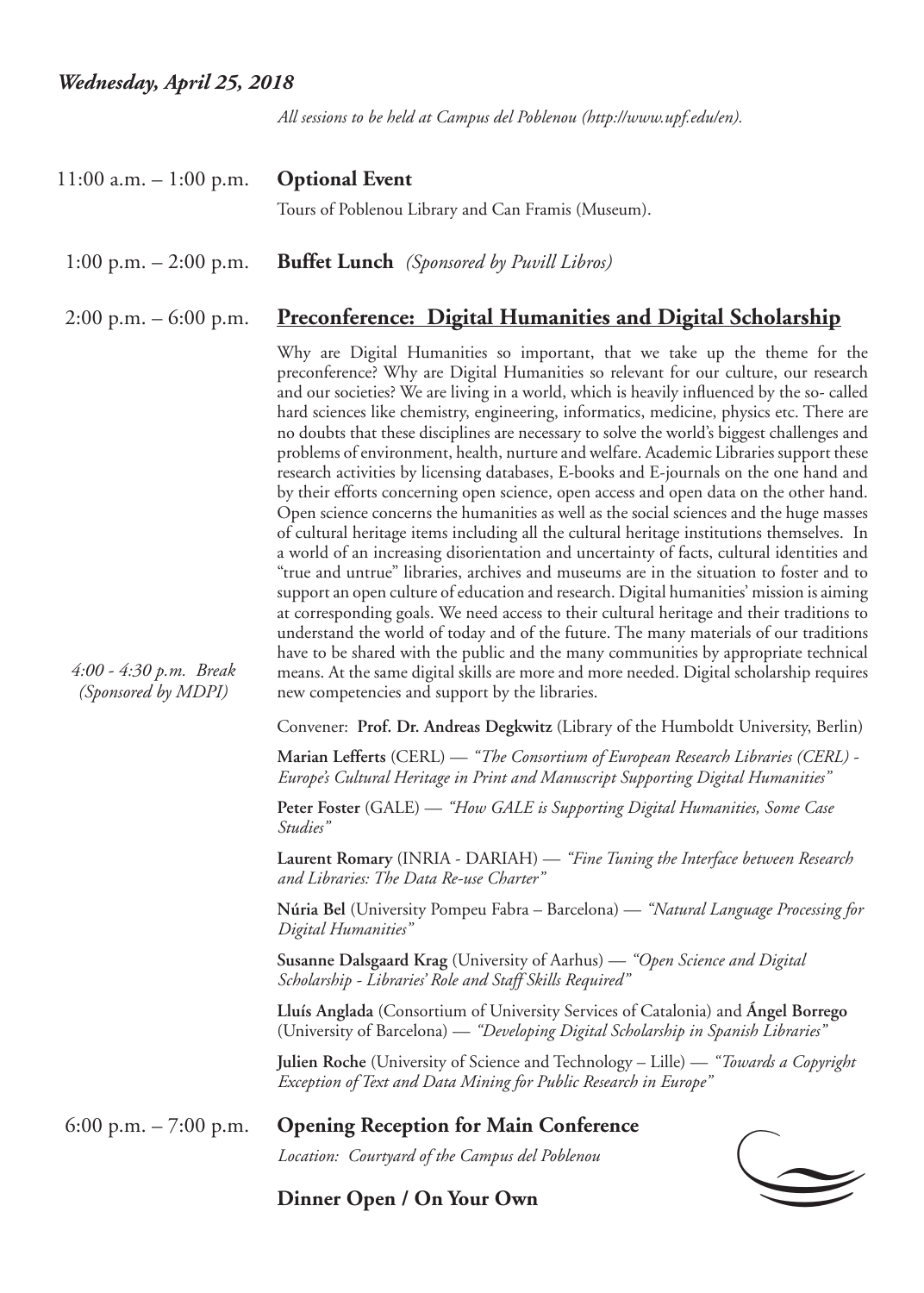## *Thursday, April 26, 2018*

*All sessions to be held at Campus del Poblenou (http://www.upf.edu/en).*

| $9:00$ a.m. $-9:30$ a.m.   | <b>Registration Open</b>                                                                                                                                                                                                                                                                                                                                                                                                                                                                                                                                                                                                                                                                                                                     |
|----------------------------|----------------------------------------------------------------------------------------------------------------------------------------------------------------------------------------------------------------------------------------------------------------------------------------------------------------------------------------------------------------------------------------------------------------------------------------------------------------------------------------------------------------------------------------------------------------------------------------------------------------------------------------------------------------------------------------------------------------------------------------------|
| $9:30$ a.m. $-9:40$ a.m.   | <b>Welcome and Introduction</b>                                                                                                                                                                                                                                                                                                                                                                                                                                                                                                                                                                                                                                                                                                              |
|                            | Rebecca Lenzini and Michele Casalini (Co-Founders, The Fiesole Retreat Series)                                                                                                                                                                                                                                                                                                                                                                                                                                                                                                                                                                                                                                                               |
| $9:40$ a.m. $-10:00$ a.m.  | <b>Opening Remarks</b>                                                                                                                                                                                                                                                                                                                                                                                                                                                                                                                                                                                                                                                                                                                       |
|                            | Enric Vallduví (Vice-Rector in charge of directing projects in the field of research,<br>Universitat Pompeu Fabra)                                                                                                                                                                                                                                                                                                                                                                                                                                                                                                                                                                                                                           |
| $10:00$ a.m. $-10:30$ a.m. | Keynote                                                                                                                                                                                                                                                                                                                                                                                                                                                                                                                                                                                                                                                                                                                                      |
|                            | Glòria Pérez-Salmerón (Diputació de Barcelona, IFLA President, Presidenta de<br>FESABID)                                                                                                                                                                                                                                                                                                                                                                                                                                                                                                                                                                                                                                                     |
| $10:30$ a.m. $-11:00$ a.m. | <b>Break</b> (Sponsored by Atypon)                                                                                                                                                                                                                                                                                                                                                                                                                                                                                                                                                                                                                                                                                                           |
| $11:00$ a.m. $-1:00$ p.m.  | <b><u>Session One: Special and Cultural Collections</u></b>                                                                                                                                                                                                                                                                                                                                                                                                                                                                                                                                                                                                                                                                                  |
|                            | Holding the Fiesole Retreat in Spain provides participants a unique opportunity to focus<br>on the intersection of several important collection development topics: (1) libraries' and<br>scholars' ever-changing perceptions of primary sources and special collections, now that<br>an increasing number are being converted to electronic format and increasingly broadly<br>accessible; (2) policies and access to "area studies" materials from different world regions<br>and countries, at a time when libraries' purchasing of these is apparently being reduced;<br>and (3) how these contemporary collections topics are being addressed, particularly<br>with a focus on Spain and Spanish speaking scholarly and research needs. |
|                            | Convener: Ann Okerson (Center for Research Libraries, Chicago)                                                                                                                                                                                                                                                                                                                                                                                                                                                                                                                                                                                                                                                                               |
|                            | Michael Levine-Clark (Dean and Director, University of Denver Libraries) —<br>"Reflections on Primary Sources and Special Collections in the 21st century"                                                                                                                                                                                                                                                                                                                                                                                                                                                                                                                                                                                   |
|                            | Angela Carreño (Head of Collection Development / Librarian for Latin American &<br>Caribbean Studies, New York University) — "Evolving Strategies for Area Studies and<br>Foreign Language Collecting in the 21st Century"                                                                                                                                                                                                                                                                                                                                                                                                                                                                                                                   |
|                            | Ramon Abad Hiraldo (Director de la Biblioteca en Universidad de Zaragoza,<br>Zaragoza Area, Spain) — "Thinking about Library Collections in Spain in the 21st<br>century"                                                                                                                                                                                                                                                                                                                                                                                                                                                                                                                                                                    |
| 1:00 p.m. $- 2:00$ p.m.    | <b>Lunch</b> (Sponsored by Gale, A Cengage Company)                                                                                                                                                                                                                                                                                                                                                                                                                                                                                                                                                                                                                                                                                          |
|                            |                                                                                                                                                                                                                                                                                                                                                                                                                                                                                                                                                                                                                                                                                                                                              |

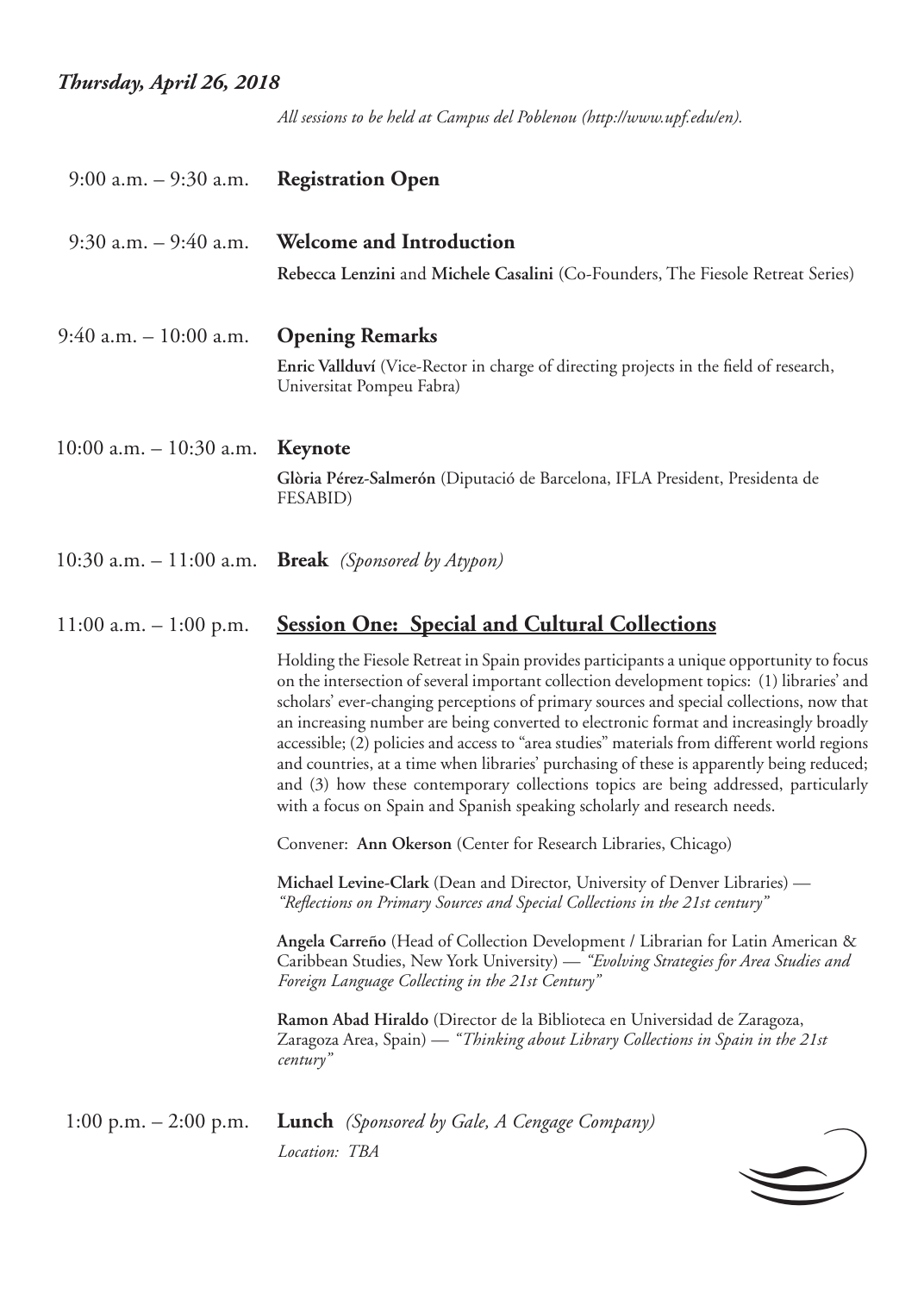*3:00 - 3:30 p.m. Break (Sponsored by The Charleston Company)*

*All sessions to be held at Campus del Poblenou (http://www.upf.edu/en).*

#### 2:00 p.m. – 5:00 p.m. **Session Two: Libraries as Laboratories Creation, Collaboration, Learning, Openness**

Libraries invest much of their economic resources in building (or facilitating access to) scientific collections that support the research activities of their institutions. Supporting teaching activities, which until now had stayed in the background, has recently gathered importance with the development of services to advance the creation of new formats. The teaching collection is once again key in academic libraries, not only from the acquisition of commercial collections but also by creating content. Using libraries as labs in which to solve this need of colleges and universities, librarians (often hand in hand with colleagues from other units) have devised all sorts of solutions that have physically transformed the library environment, as well as the way in which collections are conceived.

Convenor: **Josep Torn** (Library Director, European University Institute Library, Fiesole, Italy)

**Naill Sclater** (Sclater Digital) — *"Using Data to Enhance the Student Experience"*

**Manel Jimenez** and **Anna Magre** (Universitat Pompeu Fabra) — *"Citizen Science and Co-creative Knowledge: How Libraries Contribute to DeMOOCracy?"*

**Katy Woolfenden** (University of Manchester Library) — *"Innovation, Openness and Co-creation in an Active Learning Environment"*

**Laure Delrue** (LILLIAD learning center innovation, Lille, France), **Eric Briys** and **Clément Roux** (Cyberlibris) — *"Mixing the Physical and Digital Libraries: A Visual and Interactive Way of Book Discovery"*

# 8:00 p.m. – 10:00 p.m. **Conference Dinner** *(Sponsored by EBSCO Information Services)*

*Location: El Principal del Eixample – http://elprincipaleixample.com/en/ Provença 286 – 288, 08008*

*Dinner Speaker:* **Sam Brooks** (Executive Vice President, EBSCO Information Services)

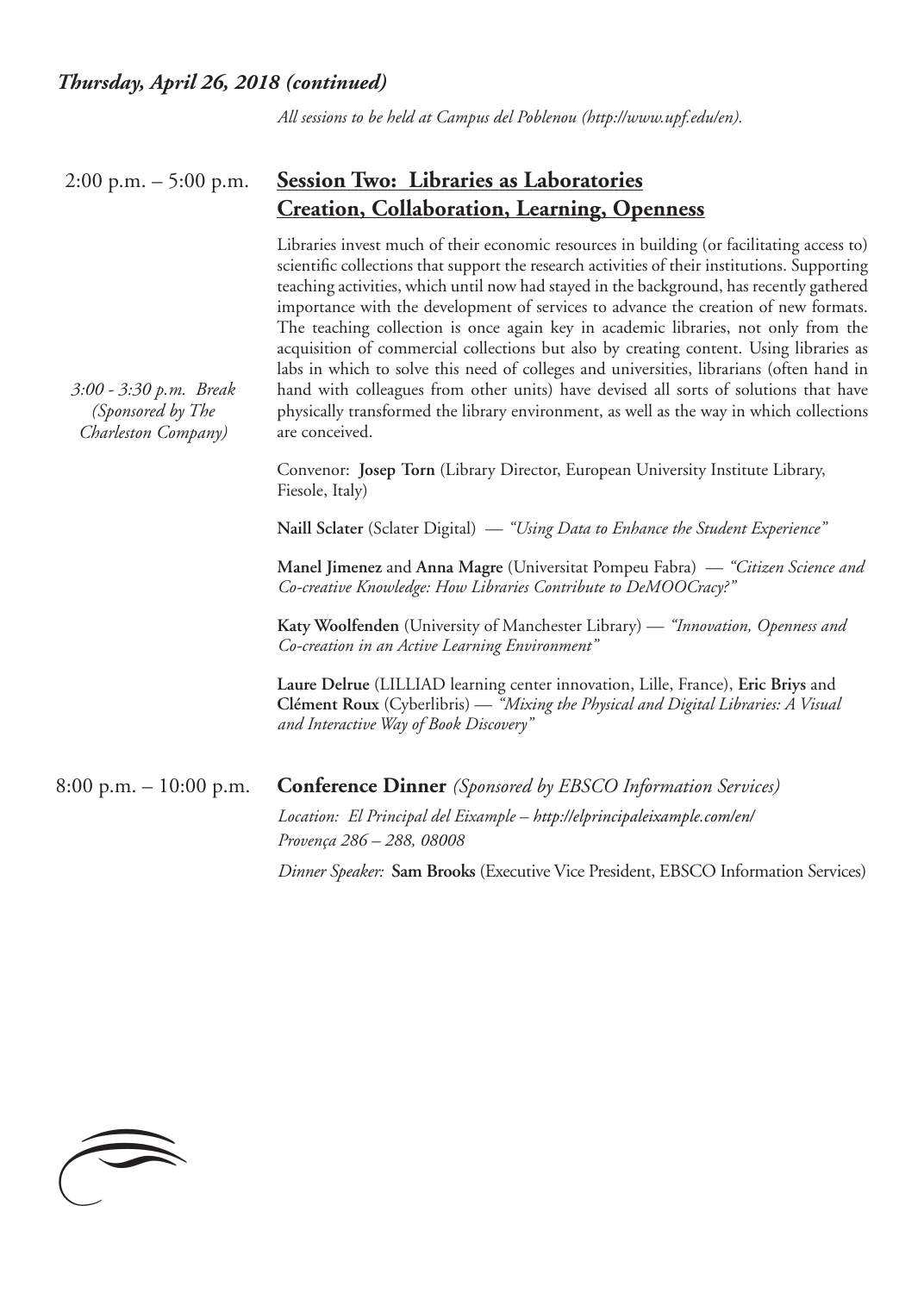#### *Friday, April 27, 2018*

*All sessions to be held at the UPF Campus Ciutadella (http://www.upf.edu/campus/en/ciutadella).*

#### 9:00 a.m. – 12:00 p.m. **Session Three: Collaboration Enabling Scholarship**

*10:20 - 10:50 a.m. Break (Sponsored by Casalini Libri)*

It can be argued that sustainable business models should be collaborative rather than adversarial with a view not only to satisfy researcher needs but also at the same to enable other stakeholders to perform their mediating roles. The speakers have been chosen both to represent specific collaborations but also to emphasise the needs for underlying infrastructures.

Convener: **Anthony Watkinson** (Principal Consultant CIBER Research, Honorary Lecturer University College London and Director of the Charleston Conference)

**Toby Green** (Public Affairs and Communications Directorate, OECD Paris) — *"Let's Hear it for Readers: Taking a User-centric Approach to Scholarly Communication"*

**Pierre Mounier** (Co-ordinator of OPERAS and associate director for international development – OpenEdition) — *"Scholarly Communication in the Context of Open Science: The Need for Infrastructures"*

**Alice Meadows** (Director of Community Engagement & Support at ORCID and an advocate and advisor for Metadata 2020) — *"An Example of Cross-Community Collaboration"*

**Bob Boissy** (Director of Institutional Marketing & Account Development, Springer Nature) — *"Cooperative Marketing: Case Studies in Collaboration to Drive Usage of Scholarly Content"*

**Roger Schonfeld** (Director of Library and Scholarly Communication Program, Ithaka S+R) — *"The Turn to Researcher Workflow and Key Implications for Publishers and Libraries"*

- 12:00 p.m. 12:30 p.m. **Closing Remarks Stephen Rhind-Tutt** (Founder of Alexander Street Press, A ProQuest Company)
- 12:30 p.m. 1:15 p.m. **Light Luncheon**
- 1:15 p.m. 2:15 p.m. **Optional Event**

Tours of Ciutadella Campus Library.

*(Speaker Travel and General Conference Support Sponsored by SAGE)*



*The complete Fiesole Retreat Series repository is available, courtesy of Casalini Libri, at http://digital.casalini.it/retreat/.*